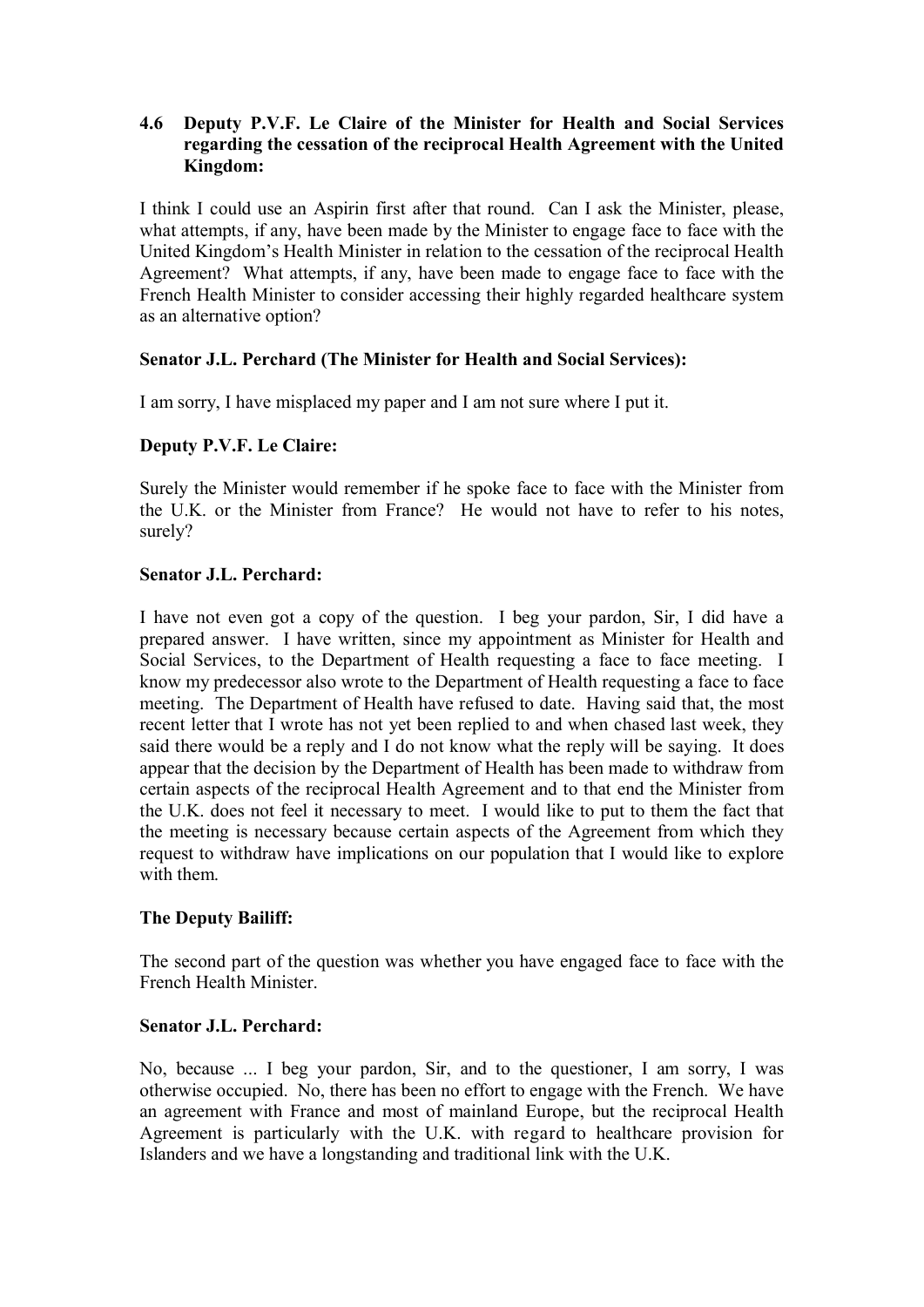## **4.6.1 Deputy P.V.F. Le Claire:**

I am sure the Minister will join me and other Members in saying that this is entirely unsatisfactory from a responsible jurisdiction's perspective to cease such an agreement without having the courtesy or the wisdom on behalf of the U.K. Minister to come and speak with us face to face. I think, personally, that more should to be done from the Council of Ministers. Would the Health Minister seek from the Chief Minister and negotiate, if necessary, through the Lieutenant Governor in ensuring such cessations of services in the future from the United Kingdom are done at face to face level and not through departments and civil servants?

## **Senator J.L. Perchard:**

I have expressed my dissatisfaction to the Department of Health. I do not want to speak necessarily for the Chief Minister, but I know the Chief Minister has also written to Lord Bach explaining our concerns as to the plan to withdraw from parts of the reciprocal health agreement and that the relationship with the U.K. and Jersey as a result is not strengthened by this type of internet exchange where formality and the longstanding procedures and relationships we have have really been ignored. We have expressed this but, as the Deputy and questioner will know, the U.K. Government is under some pressure with regard to resources and it is looking to withdraw from its reciprocal Health Agreement with not only Jersey but other islands and countries, as is its right.

## **4.6.2 Senator A. Breckon:**

Contrary to what the Minister has just said, is he aware of a European Union directive that strengthens arrangements between countries where people get free treatment or their money back for health treatment in another country?

#### **Senator J.L. Perchard:**

I am not aware of the specific directive but there is little doubt that what I have just said with regard to the reciprocal Health Agreement, the U.K. are extending this policy of withdrawing from a reciprocal Health Agreement not only with Jersey.

## **4.6.3 Deputy R.G. Le Hérissier:**

Would the Minister acknowledge that, having read the file, it seems very odd that we are going out totally on a limb when Guernsey and the Isle of Man have, so to speak, accepted the agreement? Why was there not a more active stance taken at a time when it might have been possible to influence the turn of events?

#### **Senator J.L. Perchard:**

The details of the agreement with the U.K. vary from Guernsey, Jersey and the Isle of Man. Jersey had a very beneficial health agreement with the U.K. and Guernsey's was not quite the same. Guernsey have effectively agreed to accept the proposal put forward by the U.K. and are now advising its residents to ensure that they have insurance. I have taken a more robust stance in attempting to at least delay the